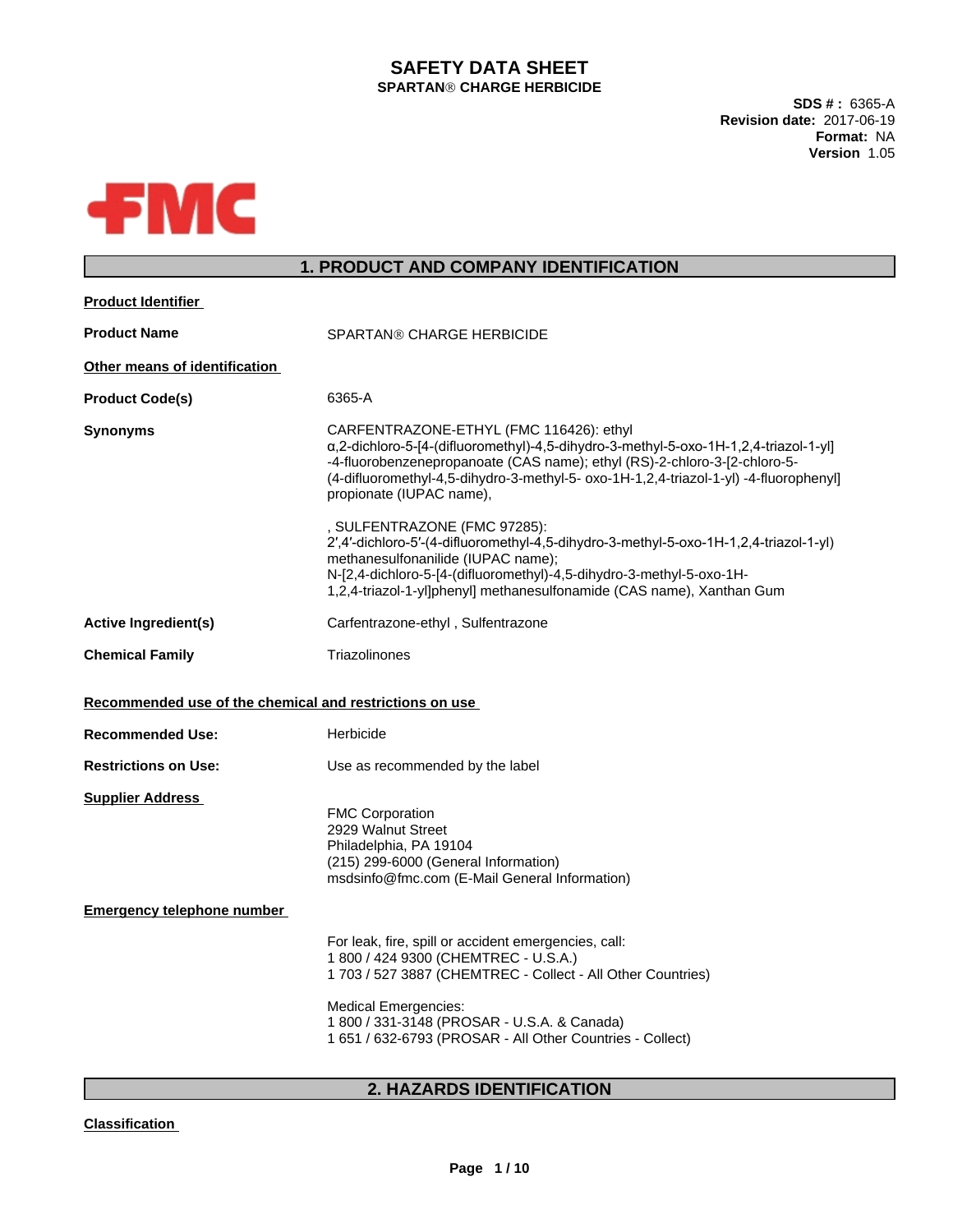#### **OSHA Regulatory Status**

This material is considered hazardous by the OSHA Hazard Communication Standard (29 CFR 1910.1200)

| Carcinogenicity                                                                                          | ategory<br>- 30 F |
|----------------------------------------------------------------------------------------------------------|-------------------|
| $\cdot$<br>.<br>$\sim$ n $\sim$<br>exposure)<br>target<br>Specific<br>repeated<br>toxicity<br>Οľ<br>'uar | ategory<br>- 10 F |

#### **GHS Label elements, including precautionary statements**

# **EMERGENCY OVERVIEW Warning Hazard Statements** H351 - Suspected of causing cancer H373 - May cause damage to organs through prolonged or repeated exposure

#### **Precautionary Statements - Prevention**

P201 - Obtain special instructions before use P202 - Do not handle until all safety precautions have been read and understood P260 - Do not breathe dust/fume/gas/mist/vapors/spray P280 - Wear protective gloves/protective clothing/eye protection/face protection

### **Precautionary Statements - Response**

P308 + P313 - If exposed or concerned: Get medical advice/attention

#### **Precautionary Statements - Storage**

P405 - Store locked up

#### **Precautionary Statements - Disposal**

P501 - Dispose of contents/container to an approved waste disposal plant

#### **Hazards not otherwise classified (HNOC)**

No hazards not otherwise classified were identified.

#### **Other Information**

Very toxic to aquatic life.

# **3. COMPOSITION/INFORMATION ON INGREDIENTS**

**Chemical Family** Triazolinones.

| <b>Chemical name</b>                | <b>CAS-No</b> | Weight % |
|-------------------------------------|---------------|----------|
| Sulfentrazone                       | 122836-35-5   | 31.8     |
| Carfentrazone-ethyl                 | 128639-02-1   | 3.5      |
| Glycerin                            | $56 - 81 - 5$ | $5 - 10$ |
| Propylene glycol                    | 57-55-6       | -0       |
| Naphtha (petroleum), heavy aromatic | 64742-94-5    | l -5     |
| Toluene                             | 108-88-3      | -5       |
| Naphthalene                         | $91 - 20 - 3$ |          |

Synonyms are provided in Section 1.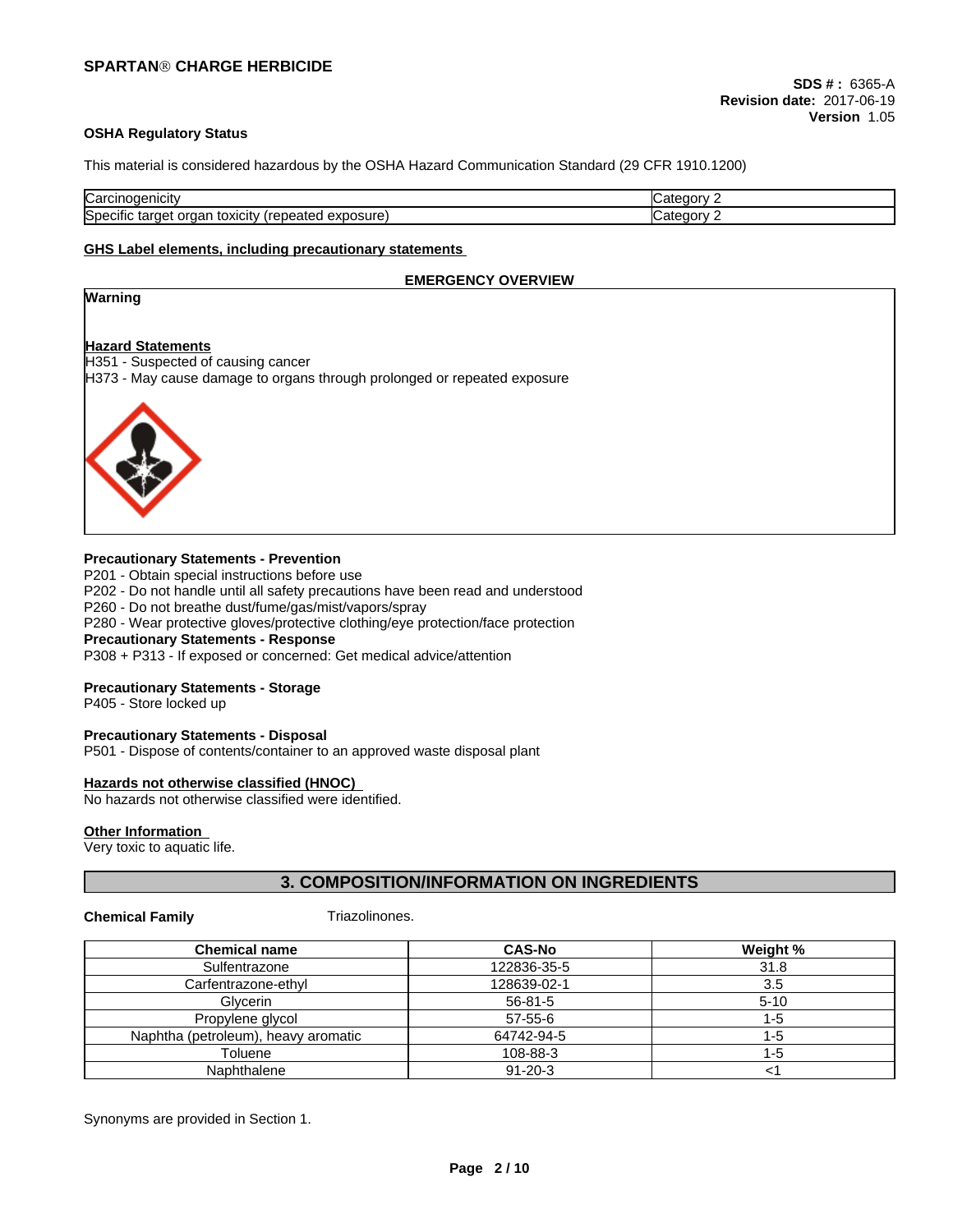|                                                                                                            | <b>4. FIRST AID MEASURES</b>                                                                                                                                                                                                                                               |  |  |  |
|------------------------------------------------------------------------------------------------------------|----------------------------------------------------------------------------------------------------------------------------------------------------------------------------------------------------------------------------------------------------------------------------|--|--|--|
| <b>Eye Contact</b>                                                                                         | Hold eyes open and rinse slowly and gently with water for 15-20 minutes. Remove contact<br>lenses, if present, after the first 5 minutes, then continue rinsing. Call a poison control<br>center or doctor for further treatment advice.                                   |  |  |  |
| <b>Skin Contact</b>                                                                                        | Take off contaminated clothing. Rinse skin immediately with plenty of water for 15-20<br>minutes. Call a poison control center or doctor for further treatment advice.                                                                                                     |  |  |  |
| <b>Inhalation</b>                                                                                          | Move to fresh air. If person is not breathing, contact emergency medical services, then give<br>artificial respiration, preferably mouth-to-mouth if possible. Call a poison control center or<br>doctor for further treatment advice.                                     |  |  |  |
| Ingestion                                                                                                  | Call a poison control center or doctor immediately for treatment advice Have person sip a<br>glass of water if able to swallow. Do not induce vomiting unless told to do so by a poison<br>control center or doctor Never give anything by mouth to an unconscious person. |  |  |  |
| Most important symptoms and<br>effects, both acute and delayed                                             | Central nervous system effects.                                                                                                                                                                                                                                            |  |  |  |
| Indication of immediate medical<br>attention and special treatment<br>needed, if necessary                 | Treat symptomatically Treatment is otherwise controlled removal of exposure followed by<br>symptomatic and supportive care.                                                                                                                                                |  |  |  |
|                                                                                                            | <b>5. FIRE-FIGHTING MEASURES</b>                                                                                                                                                                                                                                           |  |  |  |
| <b>Suitable Extinguishing Media</b>                                                                        | Carbon dioxide (CO <sub>2</sub> ). Foam. Dry powder. Water spray.                                                                                                                                                                                                          |  |  |  |
| Specific Hazards Arising from the<br><b>Chemical</b>                                                       | Slightly combustible. May support combustion at elevated temperatures. Thermal<br>decomposition can lead to release of irritating and toxic gases and vapors.                                                                                                              |  |  |  |
| <b>Explosion data</b><br><b>Sensitivity to Mechanical Impact</b><br><b>Sensitivity to Static Discharge</b> | No information available.<br>No information available.                                                                                                                                                                                                                     |  |  |  |
| Protective equipment and<br>precautions for firefighters                                                   | Wear self-contained breathing apparatus and protective suit.                                                                                                                                                                                                               |  |  |  |
|                                                                                                            | <b>6. ACCIDENTAL RELEASE MEASURES</b>                                                                                                                                                                                                                                      |  |  |  |
| <b>Personal Precautions</b>                                                                                | Isolate and post spill area. Remove all sources of ignition. Wear suitable protective clothing,<br>gloves and eye/face protection. For personal protection see section 8.                                                                                                  |  |  |  |

# **7. HANDLING AND STORAGE**

soap. Absorb rinsate and add to the collected waste. Waste must be classified and labeled

prior to recycling or disposal. Dispose of waste as indicated in Section 13.

**Other Example 20 For further clean-up instructions, call FMC Emergency Hotline number listed in Section 1** "Product and Company Identification" above.

**Environmental Precautions** Keep people and animals away from and upwind of spill/leak. Keep material out of lakes,

**Methods for Containment** Dike to prevent runoff. Absorb with earth, sand or other non-combustible material and transfer to containers for later disposal.

**Methods for cleaning up** Clean and neutralize spill area, tools and equipment by washing with bleach water and

streams, ponds, and sewer drains.

| <b>Handling</b> | Do not contaminate other pesticides, fertilizers, water, food, or feed by storage or disposal.                                                                                                 |
|-----------------|------------------------------------------------------------------------------------------------------------------------------------------------------------------------------------------------|
| <b>Storage</b>  | Keep in a dry, cool and well-ventilated place. Keep away from open flames, hot surfaces<br>and sources of ignition. Keep out of reach of children and animals. Store in original<br>container. |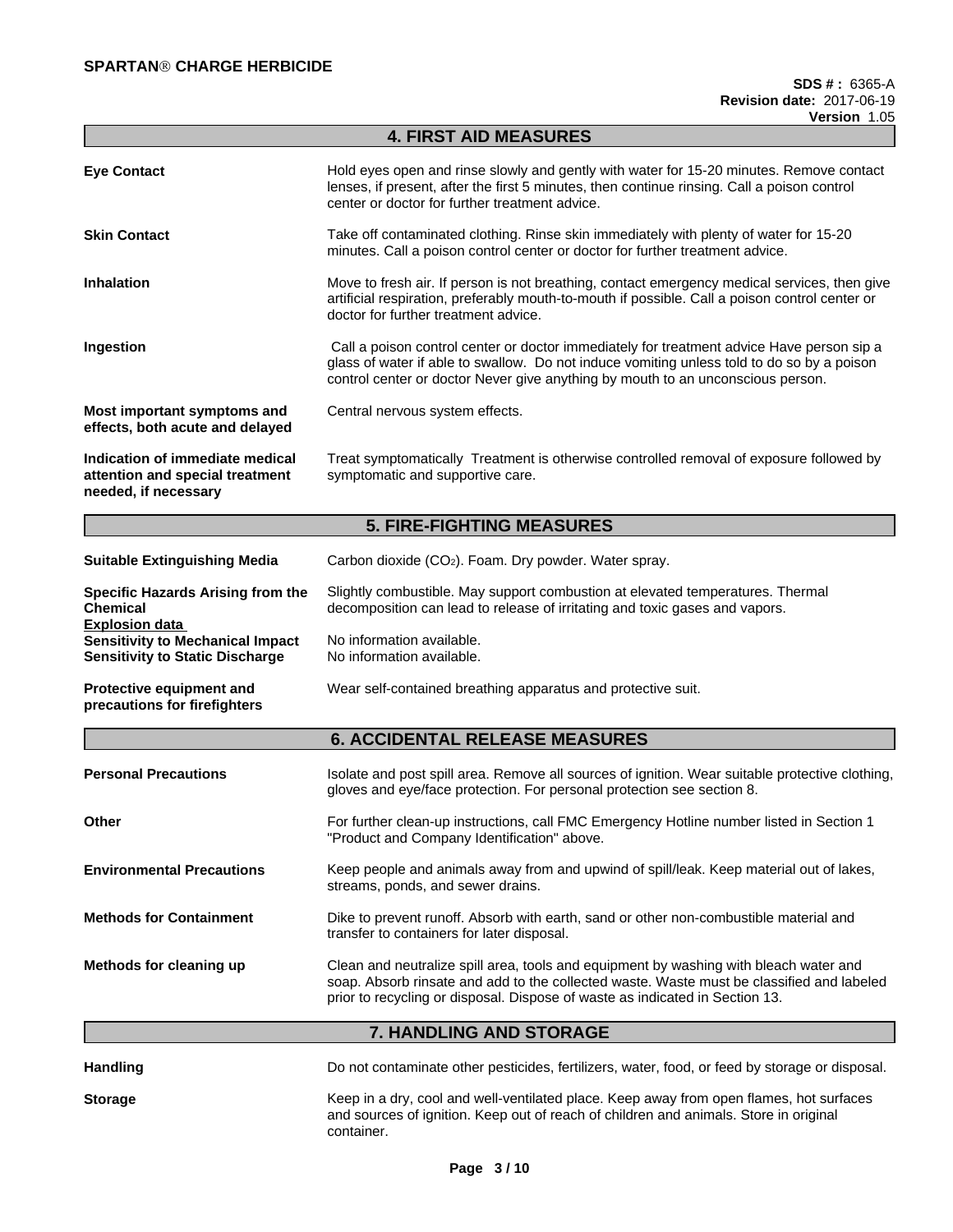### **Incompatible products** None known

# **8. EXPOSURE CONTROLS/PERSONAL PROTECTION**

**Control parameters**

| <b>Chemical name</b> | <b>ACGIH TLV</b>         | <b>OSHA PEL</b>            | <b>NIOSH</b>                | <b>Mexico</b>                     |
|----------------------|--------------------------|----------------------------|-----------------------------|-----------------------------------|
| Glycerin             |                          | TWA: 15 mg/m <sup>3</sup>  |                             | Mexico: TWA 10 mg/m <sup>3</sup>  |
| $(56-81-5)$          |                          | TWA: $5 \text{ mg/m}^3$    |                             |                                   |
| Toluene              | TWA: 20 ppm              | TWA: 200 ppm               | IDLH: 500 ppm               | Mexico: TWA 50 ppm                |
| $(108-88-3)$         |                          | Ceiling: 300 ppm           | TWA: 100 ppm                | Mexico: TWA 188 mg/m <sup>3</sup> |
|                      |                          |                            | TWA: $375 \text{ mg/m}^3$   |                                   |
|                      |                          |                            | STEL: 150 ppm               |                                   |
|                      |                          |                            | STEL: 560 mg/m <sup>3</sup> |                                   |
| Naphthalene          | TWA: 10 ppm              | TWA: 10 ppm                | IDLH: 250 ppm               | Mexico: TWA 10 ppm                |
| $(91-20-3)$          |                          | TWA: $50 \text{ mg/m}^3$   | TWA: 10 ppm                 | Mexico: TWA 50 mg/m <sup>3</sup>  |
|                      |                          |                            | TWA: $50 \text{ mg/m}^3$    | Mexico: STEL 15 ppm               |
|                      |                          |                            | STEL: 15 ppm                | Mexico: STEL 75 mg/m <sup>3</sup> |
|                      |                          |                            | STEL: 75 mg/m <sup>3</sup>  |                                   |
| <b>Chemical name</b> | <b>British Columbia</b>  | Quebec                     | <b>Ontario TWAEV</b>        | Alberta                           |
| Glycerin             | TWA: $10 \text{ mg/m}^3$ | TWA: $10 \text{ mg/m}^3$   |                             | TWA: $10 \text{ mg/m}^3$          |
| $(56-81-5)$          | TWA: $3 \text{ mg/m}^3$  |                            |                             |                                   |
| Propylene glycol     |                          |                            | TWA: 10 mg/m <sup>3</sup>   |                                   |
| $(57-55-6)$          |                          |                            | aerosol only                |                                   |
|                      |                          |                            |                             |                                   |
|                      |                          |                            | TWA: 50 ppm                 |                                   |
|                      |                          |                            | aerosol and vapor           |                                   |
|                      |                          |                            |                             |                                   |
|                      |                          |                            | TWA: $155 \text{ mg/m}^3$   |                                   |
|                      |                          |                            | aerosol and vapor           |                                   |
|                      |                          |                            |                             |                                   |
| Toluene              | TWA: 20 ppm              | TWA: 50 ppm                | TWA: 20 ppm                 | $\overline{\text{TWA}}$ : 50 ppm  |
| $(108-88-3)$         |                          | TWA: 188 mg/m <sup>3</sup> |                             | TWA: 188 mg/m <sup>3</sup>        |
|                      |                          | <b>Skin</b>                |                             | <b>Skin</b>                       |
| Naphthalene          | TWA: 10 ppm              | TWA: 10 ppm                | TWA: 10 ppm                 | TWA: 10 ppm                       |
| $(91-20-3)$          | STEL: 15 ppm             | TWA: $52 \text{ mg/m}^3$   |                             | TWA: 52 mg/m <sup>3</sup>         |
|                      | <b>Skin</b>              | STEL: 15 ppm               |                             | STEL: 15 ppm                      |
|                      |                          | STEL: 79 mg/m <sup>3</sup> | STEL: 15 ppm                | STEL: 79 mg/m <sup>3</sup>        |
|                      |                          |                            | Skin                        | Skin                              |

#### **Appropriate engineering controls**

**Engineering measures** Apply technical measures to comply with the occupational exposure limits. When working in confined spaces (tanks, containers, etc.), ensure that there is a supply of air suitable for breathing and wear the recommended equipment.

#### **Individual protection measures, such as personal protective equipment**

| <b>Eye/Face Protection</b>      | For dust, splash, mist or spray exposure, wear chemical protective goggles.                                                                                                                                                                                                                                                |  |  |
|---------------------------------|----------------------------------------------------------------------------------------------------------------------------------------------------------------------------------------------------------------------------------------------------------------------------------------------------------------------------|--|--|
| <b>Skin and Body Protection</b> | Wear long-sleeved shirt, long pants, socks, and shoes.                                                                                                                                                                                                                                                                     |  |  |
| <b>Hand Protection</b>          | Protective gloves                                                                                                                                                                                                                                                                                                          |  |  |
| <b>Respiratory Protection</b>   | For dust, splash, mist or spray exposures wear a filtering mask.                                                                                                                                                                                                                                                           |  |  |
| <b>Hygiene measures</b>         | Clean water should be available for washing in case of eye or skin contamination. Wash<br>skin prior to eating, drinking, chewing gum or using tobacco. Shower or bathe at the end of<br>working. Remove and wash contaminated clothing before re-use. Launder work clothing<br>separately from regular household laundry. |  |  |
| <b>General information</b>      | If the product is used in mixtures, it is recommended that you contact the appropriate                                                                                                                                                                                                                                     |  |  |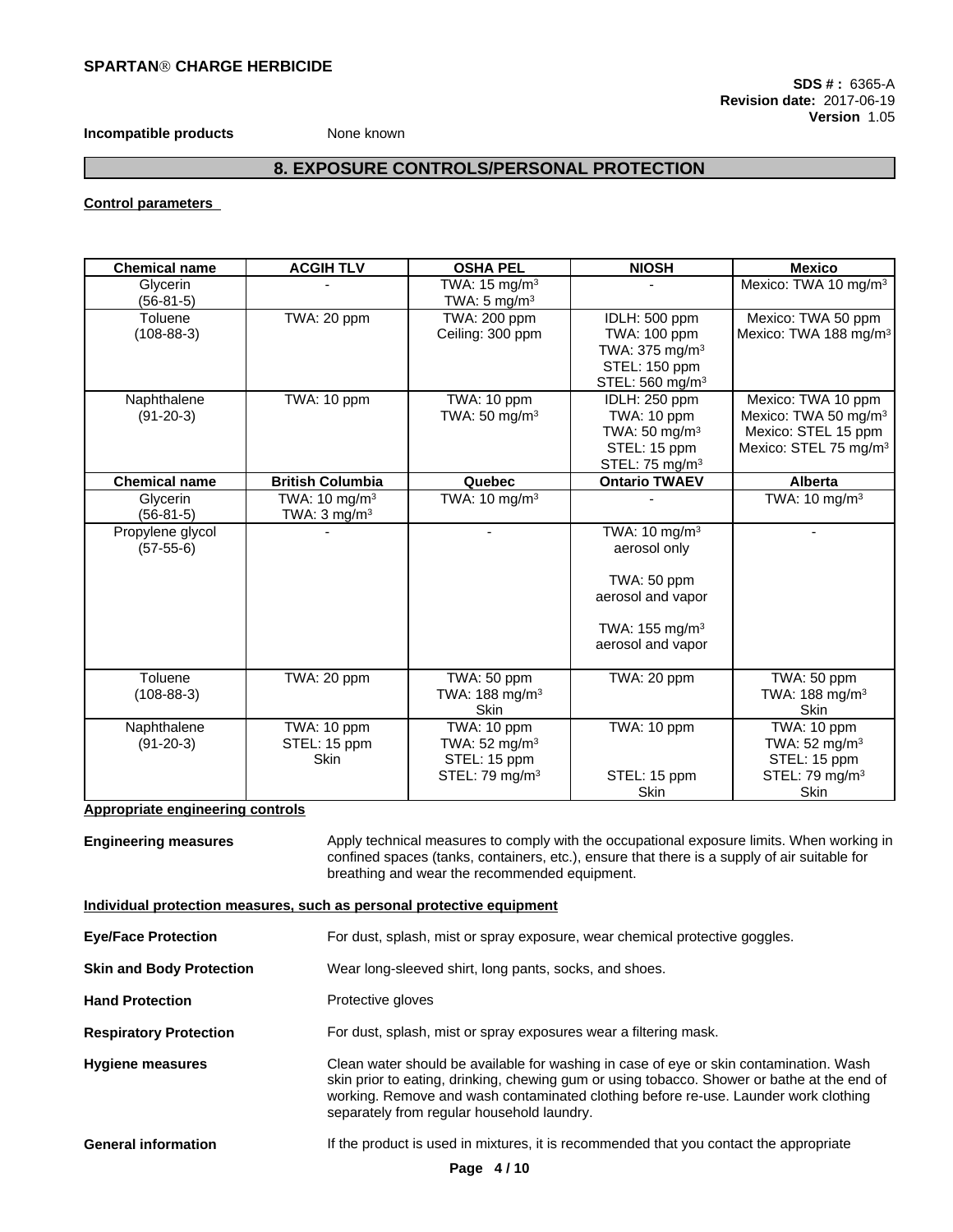protective equipment suppliers. These recommendations apply to the product as supplied.

#### **9. PHYSICAL AND CHEMICAL PROPERTIES**

#### **Information on basic physical and chemical properties**

| Appearance                          | Viscous                          |
|-------------------------------------|----------------------------------|
| <b>Physical State</b>               | Liquid                           |
| Color                               | White to off white Yellow-orange |
| Odor                                | Solvent                          |
| <b>Odor threshold</b>               | No information available         |
| рH                                  | 4.4                              |
| <b>Melting point/freezing point</b> | 123 $^{\circ}$ C                 |
| <b>Boiling Point/Range</b>          | No information available         |
| <b>Flash point</b>                  | > 91 °C / 196 °F Seta Closed Cup |
| <b>Evaporation Rate</b>             | No information available         |
| <b>Flammability (solid, gas)</b>    | No information available         |
| <b>Flammability Limit in Air</b>    |                                  |
| <b>Upper flammability limit:</b>    | No information available         |
| Lower flammability limit:           | No information available         |
| Vapor pressure                      | 1x10-9 mm Hg at $25^{\circ}$ C   |
| <b>Vapor density</b>                | No information available         |
| <b>Density</b>                      | 9.99 lb/gal                      |
| <b>Specific gravity</b>             | No information available         |
| <b>Water solubility</b>             | Dispersible in water             |
| Solubility in other solvents        | No information available         |
| <b>Partition coefficient</b>        | No information available         |
| <b>Autoignition temperature</b>     | No information available         |
| <b>Decomposition temperature</b>    | No information available         |
| <b>Viscosity, kinematic</b>         | No information available         |
| <b>Viscosity, dynamic</b>           | No information available         |
| <b>Explosive properties</b>         | No information available         |
| <b>Oxidizing properties</b>         | No information available         |
| <b>Molecular weight</b>             | No information available         |
| <b>Bulk density</b>                 | No information available         |

#### **10. STABILITY AND REACTIVITY**

| <b>Reactivity</b>                                                                                                                       | None under normal use conditions.                   |
|-----------------------------------------------------------------------------------------------------------------------------------------|-----------------------------------------------------|
| <b>Chemical Stability</b><br><b>Possibility of Hazardous Reactions</b> None under normal processing.<br><b>Hazardous polymerization</b> | Stable.<br>Hazardous polymerization does not occur. |
| <b>Conditions to avoid</b>                                                                                                              | Excessive heat. Heat, flames and sparks.            |

**Incompatible materials** None known. **Hazardous Decomposition Products** Carbon oxides (COx), Nitrogen oxides (NOx), Sulfur oxides, Hydrogen chloride, Hydrogen fluoride.

# **11. TOXICOLOGICAL INFORMATION**

#### **Product Information**

| LD50 Oral                         | 5000 mg/kg (rat)               |
|-----------------------------------|--------------------------------|
| <b>LD50 Dermal</b>                | $> 5050$ mg/kg (rat)           |
| <b>LC50 Inhalation</b>            | $> 2.27$ mg/L 4 hr (rat)       |
| Serious eye damage/eye irritation | Minimally irritating (rabbit). |
| <b>Skin corrosion/irritation</b>  | Slightly irritating (rabbit).  |
| <b>Sensitization</b>              | Non-sensitizing                |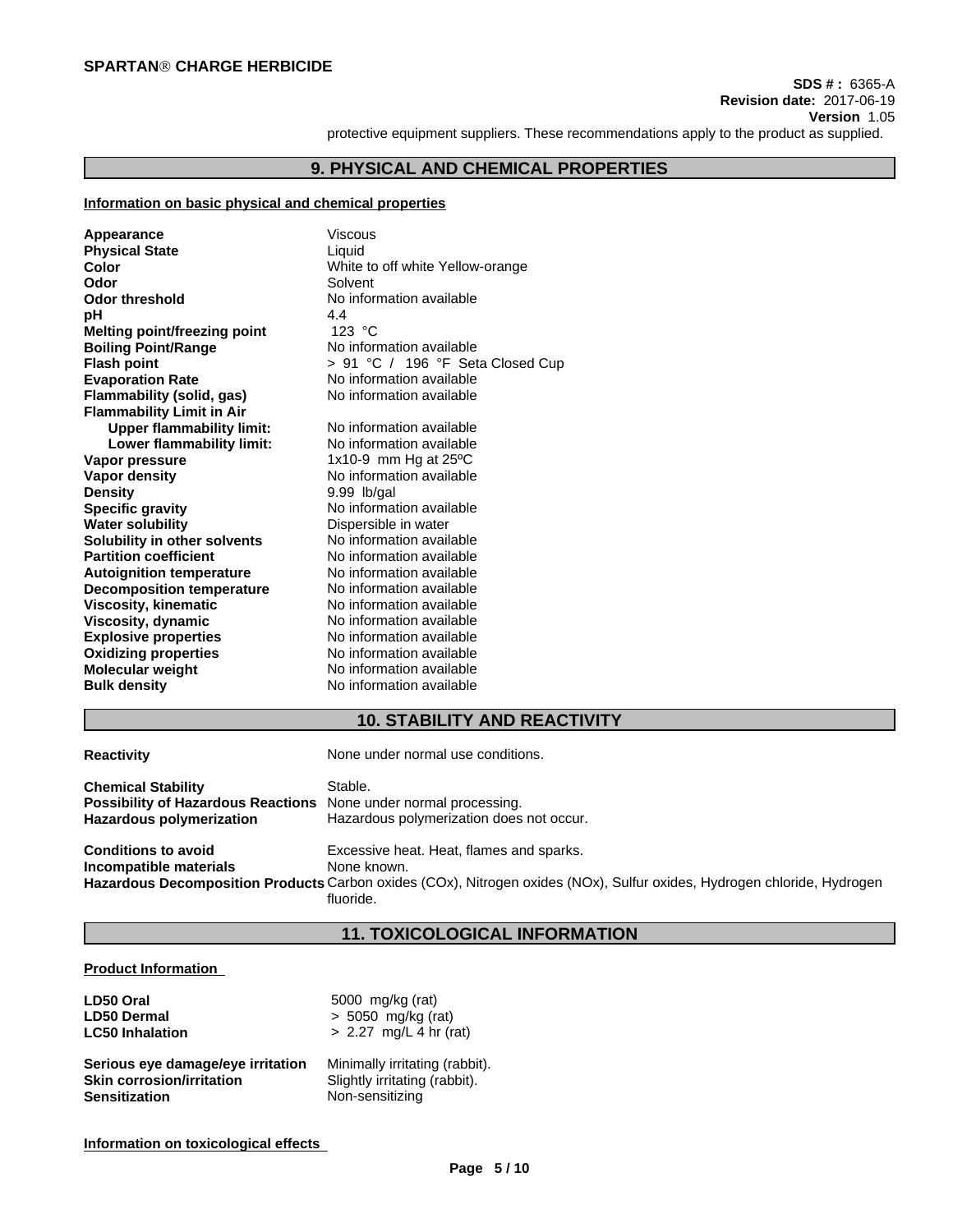#### **SPARTANÒ CHARGE HERBICIDE**

| <b>Symptoms</b>                                                       | Signs of toxicity in laboratory animals given sulfentrazone included clonic convulsions,<br>ataxia, hypersensitivity to touch, chromorhinorrhea, abdominogenital staining, decreased<br>locomotion, lacrimation, nasal discharge, and squinting eyes.                                                                                                                                                                                                                                                                                                                          |  |  |
|-----------------------------------------------------------------------|--------------------------------------------------------------------------------------------------------------------------------------------------------------------------------------------------------------------------------------------------------------------------------------------------------------------------------------------------------------------------------------------------------------------------------------------------------------------------------------------------------------------------------------------------------------------------------|--|--|
|                                                                       | Delayed and immediate effects as well as chronic effects from short and long-term exposure                                                                                                                                                                                                                                                                                                                                                                                                                                                                                     |  |  |
| <b>Chronic toxicity</b>                                               | Carfentrazone-ethyl: Long-term exposure caused hematotoxicity and deposit of porphyrin in<br>the liver in animal studies.                                                                                                                                                                                                                                                                                                                                                                                                                                                      |  |  |
|                                                                       | Sulfentrazone: Prolonged exposure cause decreased hemoglobin content and hematocrit,<br>and increased spleen weight and splenic extramedullary hematopoiesis at high doses in<br>animal studies.                                                                                                                                                                                                                                                                                                                                                                               |  |  |
| <b>Mutagenicity</b><br>Carcinogenicity<br><b>Neurological effects</b> | Sulfentrazone, Carfentrazone-ethyl: Not genotoxic in laboratory studies.<br>Sulfentrazone, Carfentrazone-ethyl: No evidence of carcinogenicity from animal studies.<br>Sulfentrazone: Clinical signs of neurotoxicity in laboratory animals was observed at high<br>dose levels                                                                                                                                                                                                                                                                                                |  |  |
| <b>Reproductive toxicity</b><br><b>Developmental toxicity</b>         | Carfentrazone-ethyl: Not neurotoxic.<br>Sulfentrazone, Carfentrazone-ethyl: No toxicity to reproduction in animal studies.<br>Sulfentrazone: Fetal weight decreased; delayed skeletal ossification observed at maternally<br>non-toxic doses are reversible effects and a dose-response is established; malformations<br>observed in fetuses at maternally toxic doses and consistent with the mode of action for<br>protoporphyrongen oxidase inhibitors. Developmental toxicity testing and results were<br>generated for sulfentrazone with toluene present as an impurity. |  |  |
| <b>STOT - single exposure</b><br><b>STOT - repeated exposure</b>      | Carfentrazone-ethyl: Not teratogenic in animal studies.<br>Not classified.<br>May cause damage to organs through prolonged or repeated exposure: See listed target<br>organs below.                                                                                                                                                                                                                                                                                                                                                                                            |  |  |
| <b>Target organ effects</b><br><b>Neurological effects</b>            | Sulfentrazone: Hematopoietic system.<br>Sulfentrazone: Clinical signs of neurotoxicity in laboratory animals was observed at high<br>dose levels                                                                                                                                                                                                                                                                                                                                                                                                                               |  |  |
| A was been the contractor and                                         | Carfentrazone-ethyl: Not neurotoxic.<br>Miland in the second and a second that the latter of                                                                                                                                                                                                                                                                                                                                                                                                                                                                                   |  |  |

|  | <b>Aspiration hazard</b> |
|--|--------------------------|
|  |                          |

**Aspiration hazard** No information available.

| <b>Chemical name</b>         | <b>ACGIH</b> | <b>IARC</b> | <b>NTP</b>             | <b>OSHA</b> |
|------------------------------|--------------|-------------|------------------------|-------------|
| Toluene<br>108-88-3          |              | Group 3     |                        |             |
| Naphthalene<br>$91 - 20 - 3$ | A3           | Group 2B    | Reasonably Anticipated | $\lambda$   |

#### **Legend:**

*ACGIH (American Conference of Governmental Industrial Hygienists) A3 - Animal Carcinogen IARC (International Agency for Research on Cancer) Group 2B - Possibly Carcinogenic to Humans Group 3 - Not classifiable as to its carcinogenicity to humans NTP (National Toxicology Program) Reasonably Anticipated - Reasonably Anticipated to be a Human Carcinogen OSHA (Occupational Safety and Health Administration of the US Department of Labor) X - Present*

# **12. ECOLOGICAL INFORMATION**

#### **Ecotoxicity**

| Sulfentrazone (122836-35-5) |           |                |       |       |
|-----------------------------|-----------|----------------|-------|-------|
| Active Ingredient(s)        | Duration  | <b>Species</b> | Value | Units |
| Sulfentrazone               | 72 h EC50 | Algae          | 32.8  | mg/L  |
|                             | 48 h EC50 | Crustacea      | 60.4  | mg/L  |
|                             | 96 h LC50 | Fish           | 94    | mg/L  |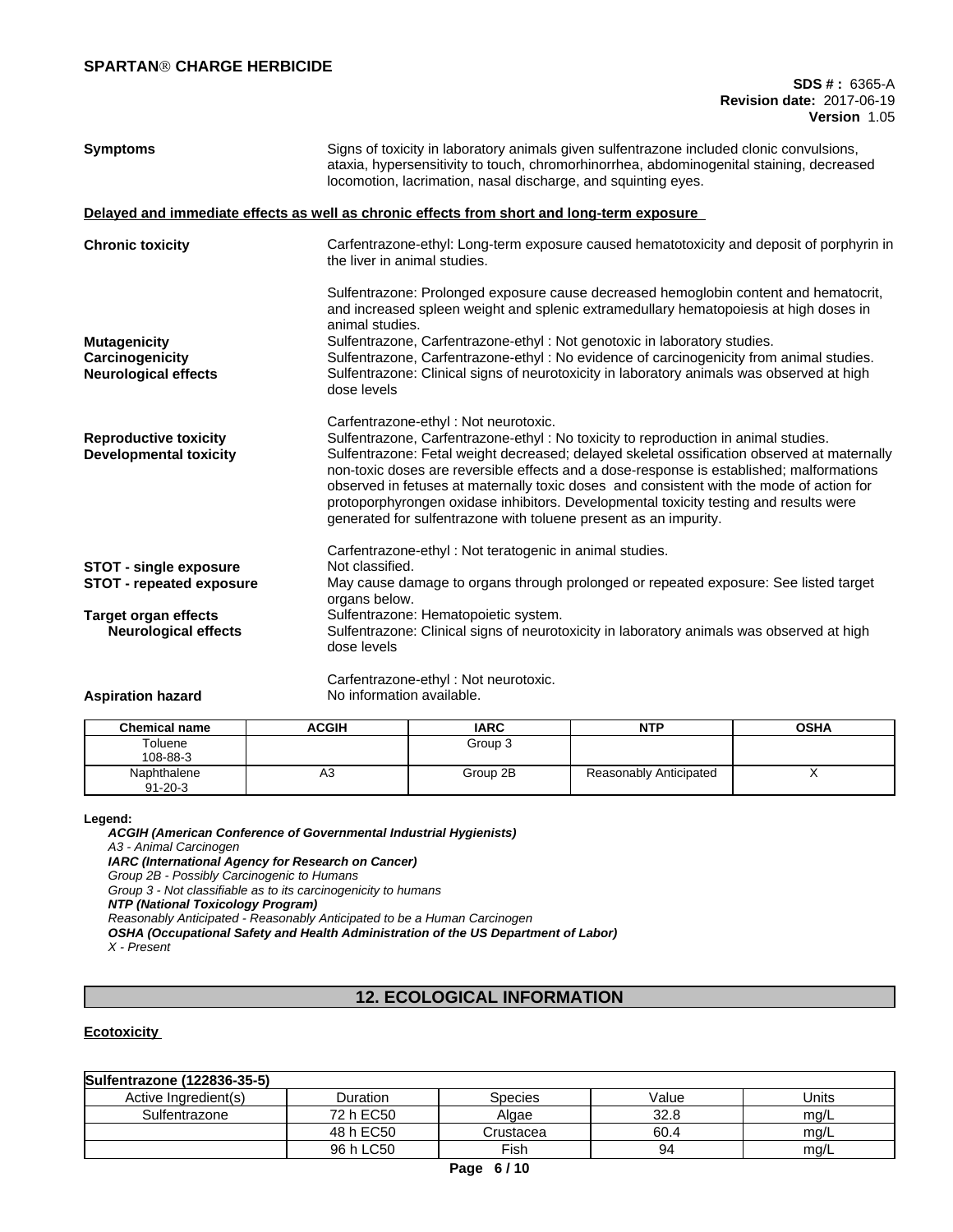#### **SPARTANÒ CHARGE HERBICIDE**

# **SDS # :** 6365-A

**Revision date:** 2017-06-19 **Version** 1.05

|                                        |                   |          | <b>VEISIUII</b><br>1.UJ |
|----------------------------------------|-------------------|----------|-------------------------|
| $\cdots$<br>NK.<br>ъ.<br>⊣נ<br>.<br>-  | $- \cdot$<br>-ish | ◡.◡      | ma/L                    |
| $\cdot$ . $ -$<br>ົ<br>NG.<br>OFC<br>- | :rustacea         | -<br>∪.∪ | ma/L                    |

| Carfentrazone-ethyl (128639-02-1) |                 |                |        |           |  |
|-----------------------------------|-----------------|----------------|--------|-----------|--|
| Active Ingredient(s)              | <b>Duration</b> | <b>Species</b> | Value  | Units     |  |
| Carfentrazone-ethyl               | 72 h EC50       | Algae          | 0.012  | mg/L      |  |
|                                   | 96 h LC50       | Fish           | 1.6    | mg/L      |  |
|                                   | 48 h LC50       | Daphnia        | >9.8   | mg/L      |  |
|                                   | 96 h NOEC       | Algae          | 1.0    | $\mu$ g/L |  |
|                                   | 21 d NOEC       | Fish           | 0.0187 | mg/L      |  |
|                                   | 21 d NOEC       | Crustacea      | 0.22   | mg/L      |  |

| Persistence and degradability | Sulfentrazone: Persistent. Does not readily hydrolyze. Not readily biodegradable.<br>Carfentrazone-ethyl: Non-persistent. Readily hydrolyzed. Not readily biodegradable. |
|-------------------------------|--------------------------------------------------------------------------------------------------------------------------------------------------------------------------|
| <b>Bioaccumulation</b>        | Sulfentrazone, Carfentrazone-ethyl: The substance does not have a potential for<br>bioconcentration.                                                                     |

**Mobility Sulfentrazone: Immobile. Not expected to reach groundwater.** 

Carfentrazone-ethyl : Not relevant.

### **13. DISPOSAL CONSIDERATIONS**

**Waste disposal methods** Improper disposal of excess pesticide, spray mixture, or rinsate is prohibited. If these wastes cannot be disposed of by use according to label instructions, contact appropriate disposal authorities for guidance. Proper personal protective equipment, as described in Sections 7 and 8, must be worn while handling materials for waste disposal.

**Contaminated Packaging** Containers must be disposed of in accordance with local, state and federal regulations. Refer to the product label for container disposal instructions. Do not reuse or refill this container.

## **14. TRANSPORT INFORMATION**

| <b>DOT</b>                  | This material is not a hazardous material as defined by U.S. Department of Transportation<br>at 49 CFR Parts 100 through 185.   |
|-----------------------------|---------------------------------------------------------------------------------------------------------------------------------|
| <b>TDG</b>                  | Classification below is only applicable when shipped by vessel and is not applicable when<br>shipped by road or rail only.      |
| UN/ID no                    | UN3082                                                                                                                          |
| <b>Proper Shipping Name</b> | Environmentally hazardous substance, liquid, n.o.s.                                                                             |
| <b>Hazard class</b>         |                                                                                                                                 |
| <b>Packing Group</b>        | Ш                                                                                                                               |
| <b>Marine Pollutant</b>     | Sulfentrazone, Carfentrazone-ethyl.                                                                                             |
| <b>Description</b>          | UN3082, Environmentally hazardous substance, liquid, n.o.s. (sulfentrazone,<br>carfentrazone-ethyl), 9, PGIII, Marine pollutant |
|                             |                                                                                                                                 |

# **ICAO/IATA**

| UN/ID no                    | UN3082                                                                                                        |
|-----------------------------|---------------------------------------------------------------------------------------------------------------|
| <b>Proper Shipping Name</b> | Environmentally hazardous substance, liquid, n.o.s.                                                           |
| <b>Hazard class</b>         | 9                                                                                                             |
| <b>Packing Group</b>        | Ш                                                                                                             |
| <b>Description</b>          | UN3082, Environmentally hazardous substance, liquid, n.o.s. (sulfentrazone,<br>carfentrazone-ethyl), 9, PGIII |
| <b>IMDG/IMO</b>             |                                                                                                               |
| UN/ID no                    | UN3082                                                                                                        |
| <b>Proper Shipping Name</b> | Environmentally hazardous substance, liquid, n.o.s.                                                           |
| <b>Hazard class</b>         | 9                                                                                                             |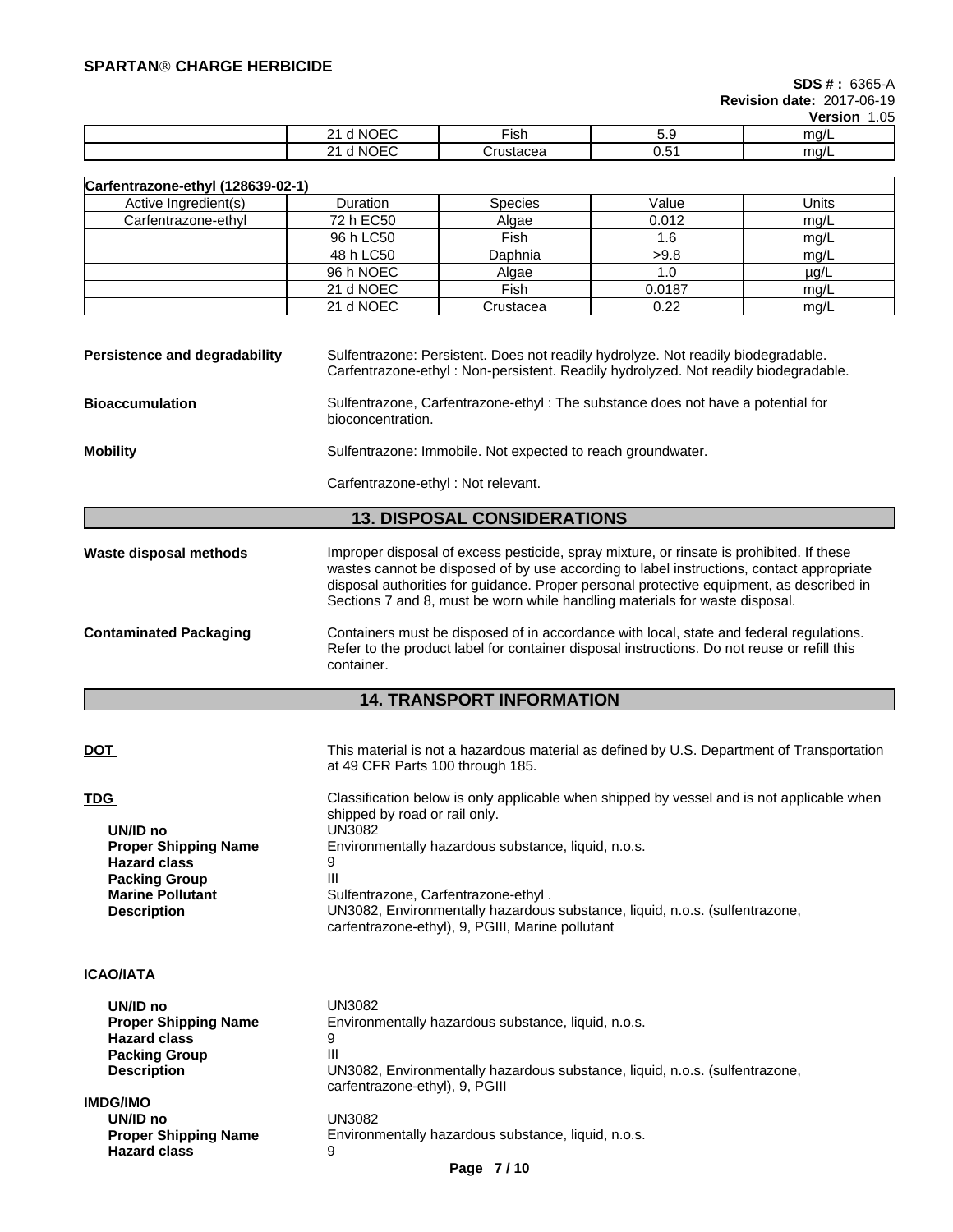**Packing Group III EmS No.** F-A, S-F

**Marine Pollutant** Sulfentrazone, Carfentrazone-ethyl **Description** UN3082, Environmentally hazardous substance, liquid, n.o.s. (sulfentrazone, carfentrazone-ethyl), 9, PGIII, Marine pollutant

# **15. REGULATORY INFORMATION**

# **U.S. Federal Regulations**

#### **SARA 313**

Section 313 of Title III of the Superfund Amendments and Reauthorization Act of 1986 (SARA). This product contains a chemical or chemicals which are subject to the reporting requirements of the Act and Title 40 of the Code of Federal Regulations, Part 372:

| <b>Chemical name</b>  | <b>CAS-No</b> | Weight % | <b>SARA 313 -</b><br><b>Threshold</b><br>Values % |
|-----------------------|---------------|----------|---------------------------------------------------|
| 108-88-3<br>Toluene · | 108-88-3      |          | . ب                                               |
| Naphthalene - 91-20-3 | 91-20-3       |          | v.,                                               |

#### **SARA 311/312 Hazard Categories**

| Acute health hazard               | Yes |
|-----------------------------------|-----|
| <b>Chronic health hazard</b>      | Yes |
| Fire hazard                       | No. |
| Sudden release of pressure hazard | No  |
| <b>Reactive Hazard</b>            | No  |

#### **Clean Water Act**

This product contains the following substances which are regulated pollutants pursuant to the Clean Water Act (40 CFR 122.21 and 40 CFR 122.42):

| <b>Chemical name</b>         | <b>CWA - Reportable</b><br>Quantities | <b>CWA - Toxic Pollutants</b> | <b>CWA - Priority</b><br><b>Pollutants</b> | <b>CWA - Hazardous</b><br><b>Substances</b> |
|------------------------------|---------------------------------------|-------------------------------|--------------------------------------------|---------------------------------------------|
| Toluene<br>108-88-3          | 1000 lb                               | ,,                            |                                            |                                             |
| Naphthalene<br>$91 - 20 - 3$ | 100 lb                                |                               |                                            |                                             |

#### **CERCLA**

This material, as supplied, contains one or more substances regulated as a hazardous substance under the Comprehensive Environmental Response Compensation and Liability Act (CERCLA) (40 CFR 302):

| <b>Chemical name</b> | <b>Hazardous Substances RQs</b> | <b>Extremely Hazardous Substances</b><br><b>RQs</b> |
|----------------------|---------------------------------|-----------------------------------------------------|
| Toluene              | 1000 lb                         |                                                     |
| 108-88-3             | 454 kg                          |                                                     |
| Methyl ethyl ketone  | 5000 lb                         |                                                     |
| 78-93-3              | 2270 kg                         |                                                     |
| Naphthalene          | 100 <sub>lb</sub>               |                                                     |
| $91 - 20 - 3$        | 45.4 kg                         |                                                     |

#### *FIFRA Information*

This chemical is a pesticide product registered by the Environmental Protection Agency and is subject to certain labeling requirements under federal pesticide law. These requirements differ from the classification criteria and hazard information required for safety data sheets, and for workplace labels of non-pesticide chemicals. Following is the hazard information as *required on the pesticide label:*

*CAUTION*

*Causes moderate eye irritation. Harmful if inhaled, swallowed, or absorbed through skin This pesticide is toxic to algae, marine/estuarine invertebrates, and moderately toxic to fish*

# **US State Regulations**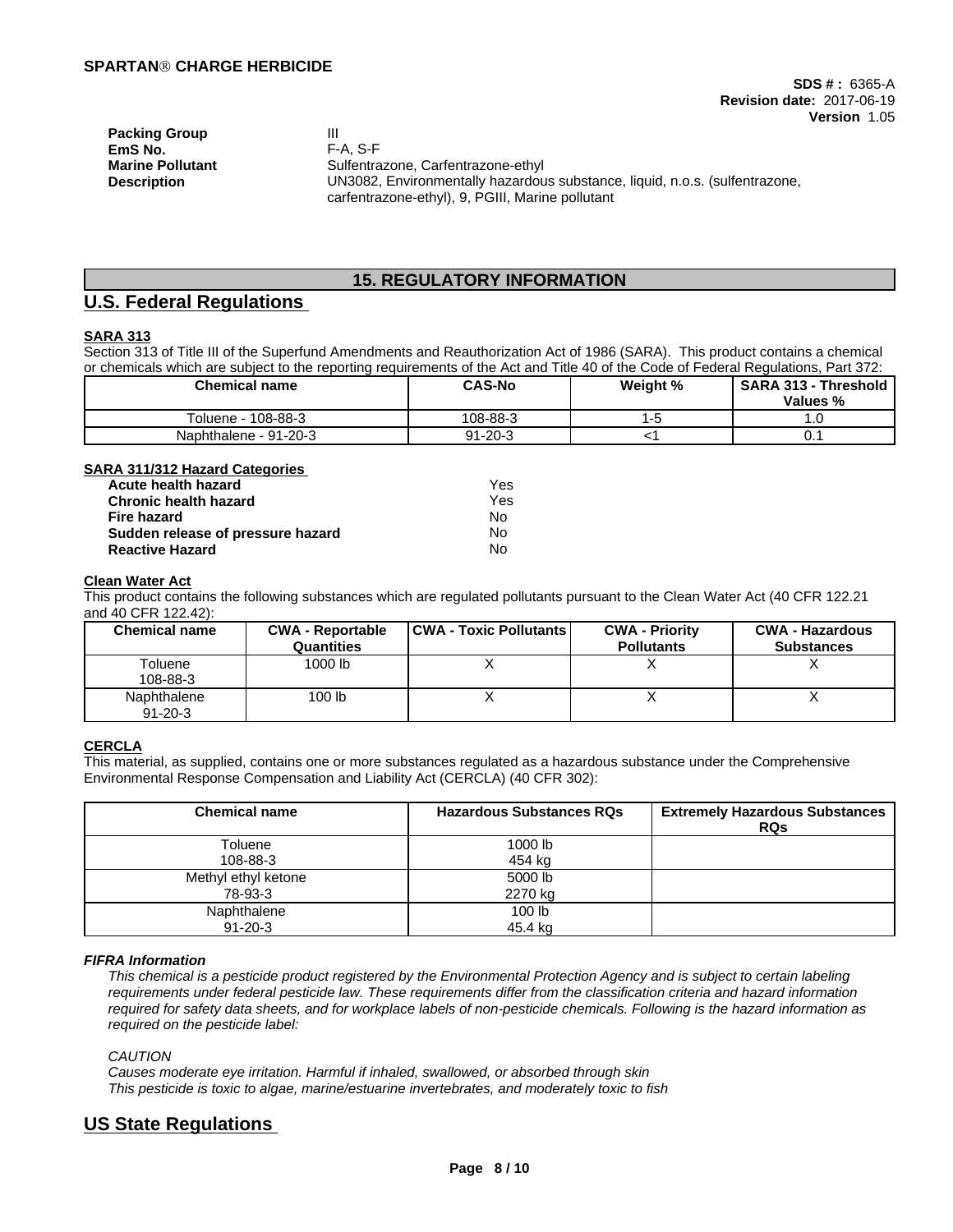#### **California Proposition 65**

This product contains the following Proposition 65 chemicals.

| <b>Chemical name</b>  | California Prop. 65 |
|-----------------------|---------------------|
| 108-88-3<br>oluene    | Developmental       |
| Naphthalene - 91-20-3 | Carcinoɑen          |

#### **U.S. State Right-to-Know Regulations**

| <b>Chemical name</b>         | <b>New Jersey</b> | <b>Massachusetts</b> | Pennsylvania |
|------------------------------|-------------------|----------------------|--------------|
| Glycerin<br>56-81-5          |                   |                      |              |
| Propylene glycol<br>57-55-6  |                   |                      |              |
| Toluene<br>108-88-3          |                   |                      |              |
| Naphthalene<br>$91 - 20 - 3$ |                   |                      |              |

### **International Inventories**

| <b>Chemical name</b>                                 | <b>TSCA</b><br>(United<br>States) | <b>DSL</b><br>(Canada) | EINECS/ELINC<br>S (Europe) | <b>ENCS</b><br>(Japan) | China<br>(IECSC) | KECL (Korea) | <b>PICCS</b><br>(Philippines) | <b>AICS</b><br>(Australia) |
|------------------------------------------------------|-----------------------------------|------------------------|----------------------------|------------------------|------------------|--------------|-------------------------------|----------------------------|
| Carfentrazone-ethyl<br>128639-02-1                   |                                   |                        |                            |                        | X                |              |                               |                            |
| Glycerin<br>$56 - 81 - 5$                            | Χ                                 | X                      | Χ                          | $\check{ }$<br>⋏       | X                | X            | X                             | X                          |
| Propylene glycol<br>57-55-6                          | X                                 | X                      | x                          | X                      | X                | X            | X                             | X                          |
| Naphtha (petroleum),<br>heavy aromatic<br>64742-94-5 | X                                 | X                      | X                          |                        | X                | X            | X                             | X                          |
| Toluene<br>108-88-3                                  | X                                 | X                      | X                          | X                      | X                | X            | X                             | X                          |
| Naphthalene<br>$91 - 20 - 3$                         | Х                                 | X                      | Χ                          | X                      | X                | X            | X                             | X                          |

**Mexico - Grade** Moderate risk, Grade 2

| <b>Chemical name</b> | <b>Carcinogen Status</b> | <b>Mexico</b>                     |
|----------------------|--------------------------|-----------------------------------|
| Glvcerin             |                          | Mexico: TWA 10 mg/m $3$           |
| Toluene              |                          | Mexico: TWA 50 ppm                |
|                      |                          | Mexico: TWA 188 mg/m <sup>3</sup> |
| Naphthalene          |                          | Mexico: TWA 10 ppm                |
|                      |                          | Mexico: TWA 50 mg/m <sup>3</sup>  |
|                      |                          | Mexico: STEL 15 ppm               |
|                      |                          | Mexico: STEL 75 mg/m <sup>3</sup> |

| <b>Chemical name</b> | <b>Mexico - Pollutant Release and</b><br><b>Transfer Register - Reporting</b><br><b>Emissions for Fabrication, Process</b><br>or Use -Threshold Quantities | <b>Pollutant Release and Transfer</b><br><b>Register - Reporting Emissions -</b><br><b>Threshold Quantities</b> |
|----------------------|------------------------------------------------------------------------------------------------------------------------------------------------------------|-----------------------------------------------------------------------------------------------------------------|
| Toluene              | 1000                                                                                                                                                       | $1000$ kg/yr                                                                                                    |
|                      | 5000 kg/yr                                                                                                                                                 |                                                                                                                 |

#### **CANADA**

#### **WHMIS Statement**